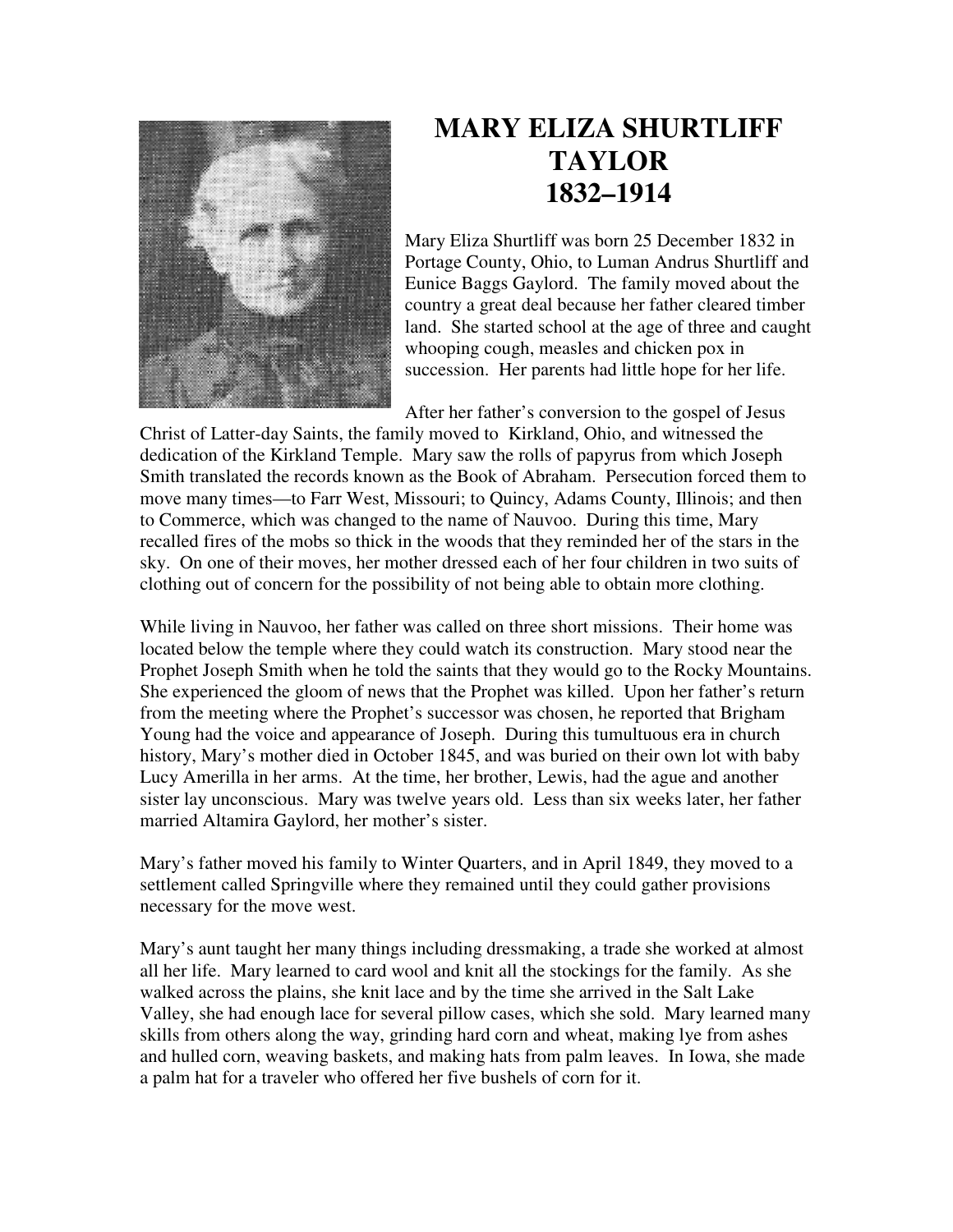Mary was full of love and saw the bright side of everything. She passed through many trials but appreciated the good things and good times that came to her. She was 19 when she arrived in the Salt lake Valley in 1852. She went to the home of Pleasant Green Taylor and worked for his wife, Clara, who became seriously ill following the birth of their third son, Alfred. A strong bond of friendship and love developed between the women, and with Clara's consent, Pleasant Green Taylor took Mary for his second wife on 5 July 1853.

Due to problems with Indians that same year, Brigham Young advised settlers to build forts, and the saints in the Harrisville area including Pleasant Green Taylor and his family moved into Bingham's Fort. The men left the fort during the day to work their fields, and returned to the fort in the evenings for protection. They remained in the fort until 1856.

While still living in the fort in April 1855, Pleasant Green Taylor was called to serve in the Salmon River Indian Mission. The winter of 1855-56 was very difficult for Mary and Clara as they took care of their farm and families. Pleasant Green and other men of the mission were able to make several trips back to their homes in Utah to deliver mail and get supplies. On one of these return visits from Idaho, on 6 April 1857, Pleasant Green Taylor took a third wife, Jane Narcissus Shurtliff, a sister of Mary Eliza. Jane Narcissus went to Idaho with Pleasant Green when he returned to the Salmon River Mission. As Clara's brother, William Bailey Lake, was returning from the Salmon River Mission, he was killed by Indians. Pleasant Green married the widow of William Bailey Lake, Sara Jane Marler Lake, 20 June 1858, while the saints were camped by Utah Lake due to the approaching Johnston's Army. Brigham Young performed the marriage.

The four wives first lived in log houses in Harrisville built from trees grown in the area or hauled from the mountains. Later they had comfortable brick homes. Mary Eliza's home was in one side of the same brick house with Clara. In June of 1900, when Clara was lying on her death bed surrounded by her husband and loved ones, she turned to Mary and said, "Mary, I want to die in your arms." And she did.

The LDS Primary was organized in Mary Eliza's home in 1881. She was an ardent temple worker. She made 150 quilts, 500 handkerchiefs, and many socks and sold them to provide funds to do temple work.

She was the mother of nine children, three who died in infancy. Amanda Melvina (1854), Eunice Eliza (1856, stillborn), Lewis Warren (1857-1857), Lumen Green (1859), Joseph Albert (1861), Elcemina (1863-1864), MaryAnn (1866), Laura Aner (1871), and Lucy Ada (1873).

Mary Eliza Shurtliff Taylor died, 10 October 1914. She is buried in the Ogden City Cemetery.